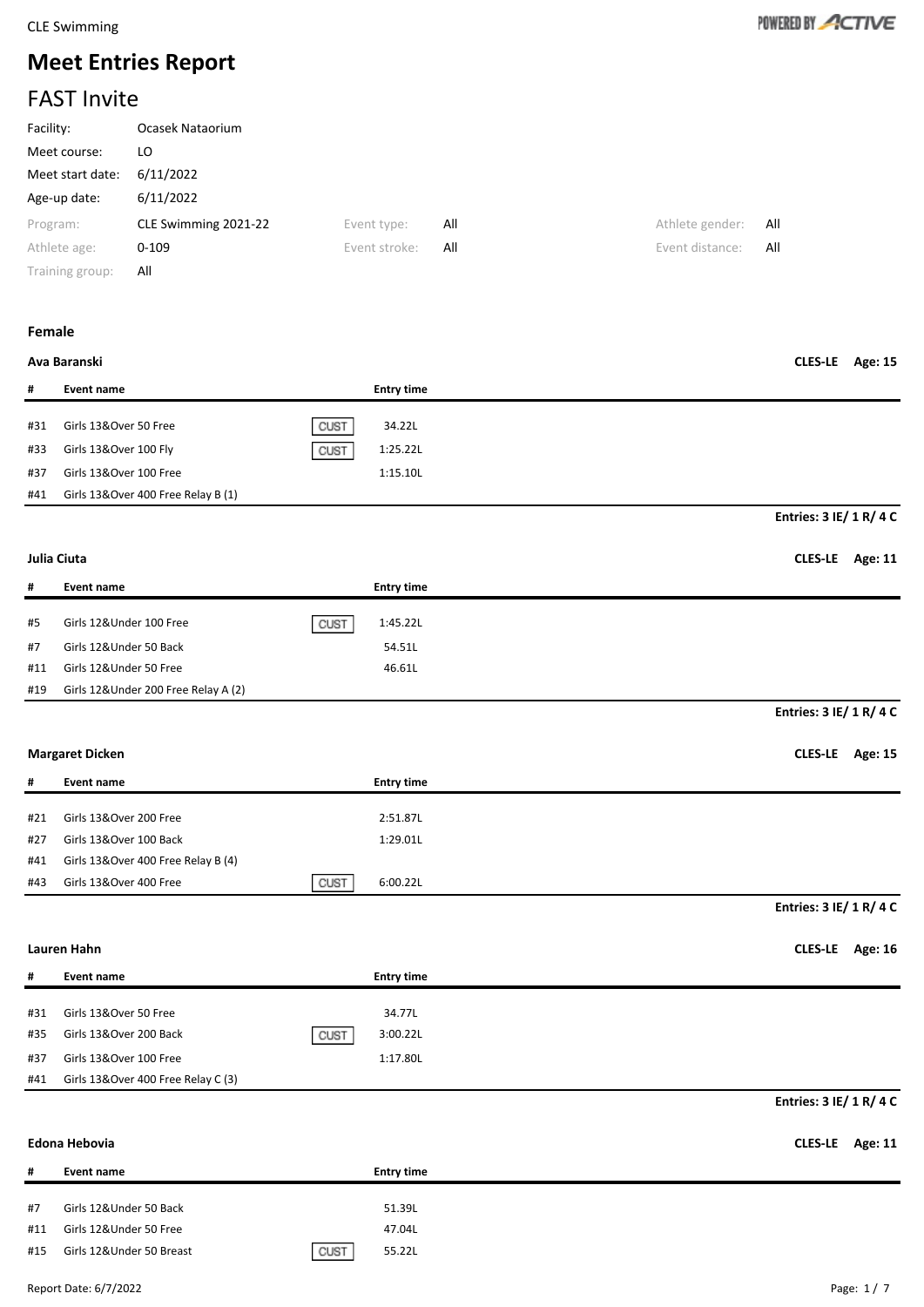# #19 Girls 12&Under 200 Free Relay B (4)

# POWERED BY ACTIVE

| <b>Grace Henely</b><br><b>Event name</b><br><b>Entry time</b><br>#<br>Girls 13&Over 200 Breast<br><b>NT</b><br>#29<br>Girls 13&Over 200 IM<br>2:53.73L<br>#39<br>Girls 13&Over 400 Free Relay A (2)<br>#41<br><b>Katherine Karasevic</b><br>#<br><b>Entry time</b><br><b>Event name</b><br>Girls 13&Over 50 Free<br>CUST<br>36.22L<br>#31<br>Girls 13&Over 100 Fly<br>1:30.22L<br>CUST<br>#33<br>Girls 13&Over 100 Free<br>1:18.97L<br>#37<br>Girls 13&Over 400 Free Relay C (2)<br>#41<br><b>Evelyn Kelly</b><br>CLES-LE Age: 14<br><b>Entry time</b><br>#<br><b>Event name</b><br>Girls 13&Over 200 Free<br>3:18.79L<br>#21<br>Girls 13&Over 100 Fly<br>1:32.73L<br>#33<br><b>Grace Kelly</b><br><b>Entry time</b><br>#<br><b>Event name</b><br>Girls 12&Under 100 Free<br>1:45.14L<br>#5<br>Girls 12&Under 50 Free<br>45.60L<br>#11<br>Girls 12&Under 50 Breast<br>1:07.54L<br>#15<br>#19<br>Girls 12&Under 200 Free Relay A (3)<br><b>Claire MacKay</b><br>CLES-LE Age: 14<br><b>Entry time</b><br>#<br>Event name<br>Girls 13&Over 100 Back<br>1:36.13L<br>#27<br>Girls 13&Over 200 Breast<br>3:12.56L<br>#29<br>Girls 13&Over 100 Free<br>1:10.18L<br>#37<br>Girls 13&Over 400 Free Relay A (3)<br>#41<br>Entries: 3 IE/ 1 R/ 4 C<br><b>Emily Parker</b><br>#<br><b>Event name</b><br><b>Entry time</b><br>Girls 12&Under 50 Back<br>58.90L<br>#7 |     |                        |        | Entries: 3 IE/ 1 R/ 4 C |
|---------------------------------------------------------------------------------------------------------------------------------------------------------------------------------------------------------------------------------------------------------------------------------------------------------------------------------------------------------------------------------------------------------------------------------------------------------------------------------------------------------------------------------------------------------------------------------------------------------------------------------------------------------------------------------------------------------------------------------------------------------------------------------------------------------------------------------------------------------------------------------------------------------------------------------------------------------------------------------------------------------------------------------------------------------------------------------------------------------------------------------------------------------------------------------------------------------------------------------------------------------------------------------------------------------------------------------------------------------|-----|------------------------|--------|-------------------------|
|                                                                                                                                                                                                                                                                                                                                                                                                                                                                                                                                                                                                                                                                                                                                                                                                                                                                                                                                                                                                                                                                                                                                                                                                                                                                                                                                                         |     |                        |        | CLES-LE Age: 16         |
|                                                                                                                                                                                                                                                                                                                                                                                                                                                                                                                                                                                                                                                                                                                                                                                                                                                                                                                                                                                                                                                                                                                                                                                                                                                                                                                                                         |     |                        |        |                         |
|                                                                                                                                                                                                                                                                                                                                                                                                                                                                                                                                                                                                                                                                                                                                                                                                                                                                                                                                                                                                                                                                                                                                                                                                                                                                                                                                                         |     |                        |        |                         |
|                                                                                                                                                                                                                                                                                                                                                                                                                                                                                                                                                                                                                                                                                                                                                                                                                                                                                                                                                                                                                                                                                                                                                                                                                                                                                                                                                         |     |                        |        |                         |
|                                                                                                                                                                                                                                                                                                                                                                                                                                                                                                                                                                                                                                                                                                                                                                                                                                                                                                                                                                                                                                                                                                                                                                                                                                                                                                                                                         |     |                        |        |                         |
|                                                                                                                                                                                                                                                                                                                                                                                                                                                                                                                                                                                                                                                                                                                                                                                                                                                                                                                                                                                                                                                                                                                                                                                                                                                                                                                                                         |     |                        |        | Entries: 2 IE/ 1 R/ 3 C |
|                                                                                                                                                                                                                                                                                                                                                                                                                                                                                                                                                                                                                                                                                                                                                                                                                                                                                                                                                                                                                                                                                                                                                                                                                                                                                                                                                         |     |                        |        | CLES-LE Age: 13         |
|                                                                                                                                                                                                                                                                                                                                                                                                                                                                                                                                                                                                                                                                                                                                                                                                                                                                                                                                                                                                                                                                                                                                                                                                                                                                                                                                                         |     |                        |        |                         |
|                                                                                                                                                                                                                                                                                                                                                                                                                                                                                                                                                                                                                                                                                                                                                                                                                                                                                                                                                                                                                                                                                                                                                                                                                                                                                                                                                         |     |                        |        |                         |
|                                                                                                                                                                                                                                                                                                                                                                                                                                                                                                                                                                                                                                                                                                                                                                                                                                                                                                                                                                                                                                                                                                                                                                                                                                                                                                                                                         |     |                        |        |                         |
|                                                                                                                                                                                                                                                                                                                                                                                                                                                                                                                                                                                                                                                                                                                                                                                                                                                                                                                                                                                                                                                                                                                                                                                                                                                                                                                                                         |     |                        |        |                         |
|                                                                                                                                                                                                                                                                                                                                                                                                                                                                                                                                                                                                                                                                                                                                                                                                                                                                                                                                                                                                                                                                                                                                                                                                                                                                                                                                                         |     |                        |        |                         |
|                                                                                                                                                                                                                                                                                                                                                                                                                                                                                                                                                                                                                                                                                                                                                                                                                                                                                                                                                                                                                                                                                                                                                                                                                                                                                                                                                         |     |                        |        | Entries: 3 IE/ 1 R/ 4 C |
|                                                                                                                                                                                                                                                                                                                                                                                                                                                                                                                                                                                                                                                                                                                                                                                                                                                                                                                                                                                                                                                                                                                                                                                                                                                                                                                                                         |     |                        |        |                         |
|                                                                                                                                                                                                                                                                                                                                                                                                                                                                                                                                                                                                                                                                                                                                                                                                                                                                                                                                                                                                                                                                                                                                                                                                                                                                                                                                                         |     |                        |        |                         |
|                                                                                                                                                                                                                                                                                                                                                                                                                                                                                                                                                                                                                                                                                                                                                                                                                                                                                                                                                                                                                                                                                                                                                                                                                                                                                                                                                         |     |                        |        |                         |
|                                                                                                                                                                                                                                                                                                                                                                                                                                                                                                                                                                                                                                                                                                                                                                                                                                                                                                                                                                                                                                                                                                                                                                                                                                                                                                                                                         |     |                        |        |                         |
|                                                                                                                                                                                                                                                                                                                                                                                                                                                                                                                                                                                                                                                                                                                                                                                                                                                                                                                                                                                                                                                                                                                                                                                                                                                                                                                                                         |     |                        |        |                         |
|                                                                                                                                                                                                                                                                                                                                                                                                                                                                                                                                                                                                                                                                                                                                                                                                                                                                                                                                                                                                                                                                                                                                                                                                                                                                                                                                                         |     |                        |        | Entries: 2 IE/ 0 R/ 2 C |
|                                                                                                                                                                                                                                                                                                                                                                                                                                                                                                                                                                                                                                                                                                                                                                                                                                                                                                                                                                                                                                                                                                                                                                                                                                                                                                                                                         |     |                        |        | CLES-LE Age: 11         |
|                                                                                                                                                                                                                                                                                                                                                                                                                                                                                                                                                                                                                                                                                                                                                                                                                                                                                                                                                                                                                                                                                                                                                                                                                                                                                                                                                         |     |                        |        |                         |
|                                                                                                                                                                                                                                                                                                                                                                                                                                                                                                                                                                                                                                                                                                                                                                                                                                                                                                                                                                                                                                                                                                                                                                                                                                                                                                                                                         |     |                        |        |                         |
|                                                                                                                                                                                                                                                                                                                                                                                                                                                                                                                                                                                                                                                                                                                                                                                                                                                                                                                                                                                                                                                                                                                                                                                                                                                                                                                                                         |     |                        |        |                         |
|                                                                                                                                                                                                                                                                                                                                                                                                                                                                                                                                                                                                                                                                                                                                                                                                                                                                                                                                                                                                                                                                                                                                                                                                                                                                                                                                                         |     |                        |        |                         |
|                                                                                                                                                                                                                                                                                                                                                                                                                                                                                                                                                                                                                                                                                                                                                                                                                                                                                                                                                                                                                                                                                                                                                                                                                                                                                                                                                         |     |                        |        |                         |
|                                                                                                                                                                                                                                                                                                                                                                                                                                                                                                                                                                                                                                                                                                                                                                                                                                                                                                                                                                                                                                                                                                                                                                                                                                                                                                                                                         |     |                        |        | Entries: 3 IE/ 1 R/ 4 C |
|                                                                                                                                                                                                                                                                                                                                                                                                                                                                                                                                                                                                                                                                                                                                                                                                                                                                                                                                                                                                                                                                                                                                                                                                                                                                                                                                                         |     |                        |        |                         |
|                                                                                                                                                                                                                                                                                                                                                                                                                                                                                                                                                                                                                                                                                                                                                                                                                                                                                                                                                                                                                                                                                                                                                                                                                                                                                                                                                         |     |                        |        |                         |
|                                                                                                                                                                                                                                                                                                                                                                                                                                                                                                                                                                                                                                                                                                                                                                                                                                                                                                                                                                                                                                                                                                                                                                                                                                                                                                                                                         |     |                        |        |                         |
|                                                                                                                                                                                                                                                                                                                                                                                                                                                                                                                                                                                                                                                                                                                                                                                                                                                                                                                                                                                                                                                                                                                                                                                                                                                                                                                                                         |     |                        |        |                         |
|                                                                                                                                                                                                                                                                                                                                                                                                                                                                                                                                                                                                                                                                                                                                                                                                                                                                                                                                                                                                                                                                                                                                                                                                                                                                                                                                                         |     |                        |        |                         |
|                                                                                                                                                                                                                                                                                                                                                                                                                                                                                                                                                                                                                                                                                                                                                                                                                                                                                                                                                                                                                                                                                                                                                                                                                                                                                                                                                         |     |                        |        |                         |
|                                                                                                                                                                                                                                                                                                                                                                                                                                                                                                                                                                                                                                                                                                                                                                                                                                                                                                                                                                                                                                                                                                                                                                                                                                                                                                                                                         |     |                        |        |                         |
|                                                                                                                                                                                                                                                                                                                                                                                                                                                                                                                                                                                                                                                                                                                                                                                                                                                                                                                                                                                                                                                                                                                                                                                                                                                                                                                                                         |     |                        |        |                         |
|                                                                                                                                                                                                                                                                                                                                                                                                                                                                                                                                                                                                                                                                                                                                                                                                                                                                                                                                                                                                                                                                                                                                                                                                                                                                                                                                                         |     |                        |        | CLES-LE Age: 10         |
|                                                                                                                                                                                                                                                                                                                                                                                                                                                                                                                                                                                                                                                                                                                                                                                                                                                                                                                                                                                                                                                                                                                                                                                                                                                                                                                                                         |     |                        |        |                         |
|                                                                                                                                                                                                                                                                                                                                                                                                                                                                                                                                                                                                                                                                                                                                                                                                                                                                                                                                                                                                                                                                                                                                                                                                                                                                                                                                                         |     |                        |        |                         |
|                                                                                                                                                                                                                                                                                                                                                                                                                                                                                                                                                                                                                                                                                                                                                                                                                                                                                                                                                                                                                                                                                                                                                                                                                                                                                                                                                         | #11 | Girls 12&Under 50 Free | 48.98L |                         |
| Girls 12&Under 50 Breast<br>CUST<br>1:10.22L<br>#15                                                                                                                                                                                                                                                                                                                                                                                                                                                                                                                                                                                                                                                                                                                                                                                                                                                                                                                                                                                                                                                                                                                                                                                                                                                                                                     |     |                        |        |                         |
| #19<br>Girls 12& Under 200 Free Relay B (3)                                                                                                                                                                                                                                                                                                                                                                                                                                                                                                                                                                                                                                                                                                                                                                                                                                                                                                                                                                                                                                                                                                                                                                                                                                                                                                             |     |                        |        |                         |

**Entries: 3 IE/ 1 R/ 4 C**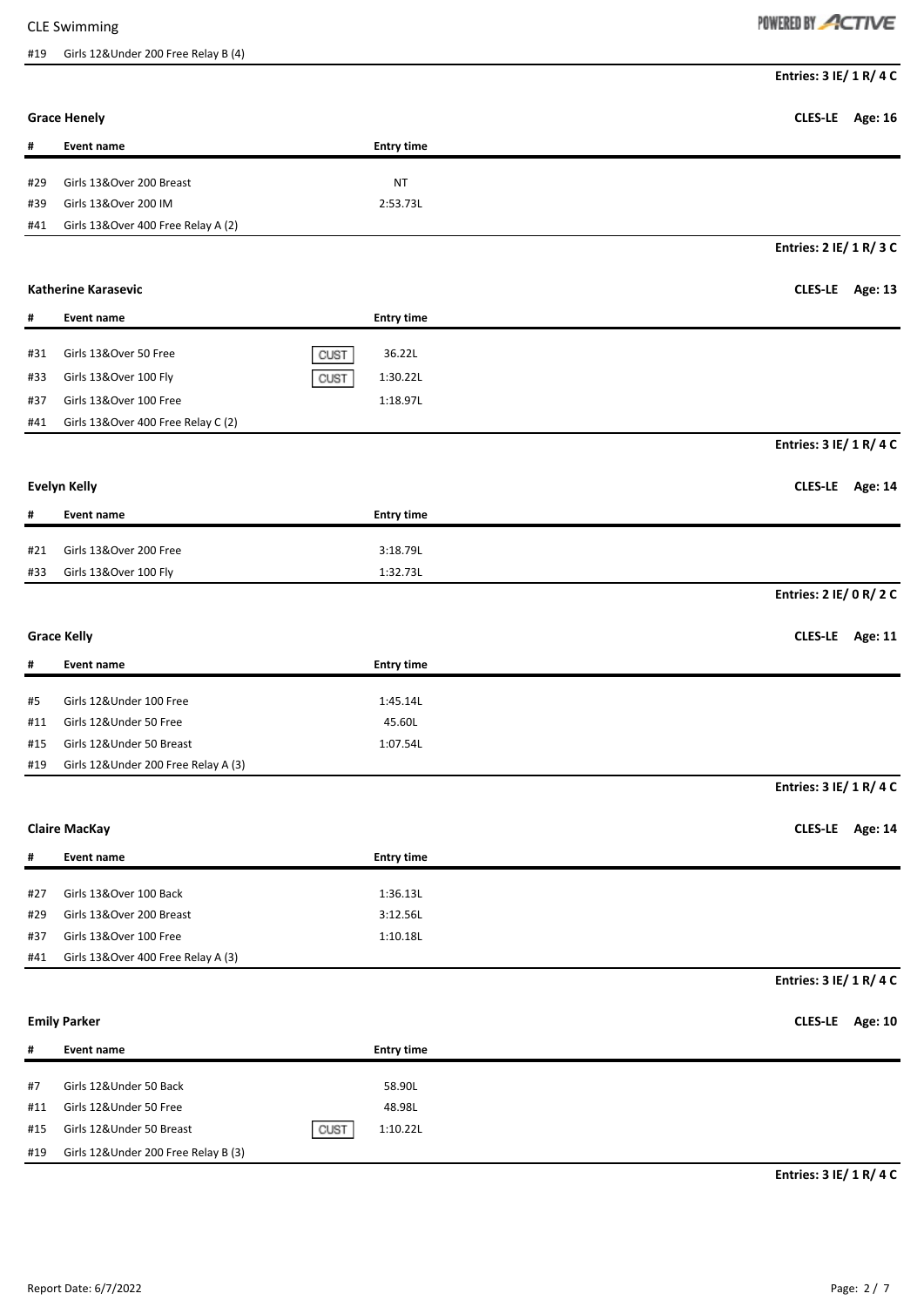|  | POWERED BY ACTIVE |
|--|-------------------|
|--|-------------------|

**Holly Parker CLES-LE Age: 9**

| #          | <b>Event name</b>                   | <b>Entry time</b> |                         |
|------------|-------------------------------------|-------------------|-------------------------|
| #3         | Girls 12&Under 50 Fly               | CUST<br>1:10.22L  |                         |
| #7         | Girls 12&Under 50 Back              | 1:10.47L          |                         |
| #11        | Girls 12&Under 50 Free              | 1:04.54L          |                         |
|            |                                     |                   | Entries: 3 IE/ 0 R/ 3 C |
|            | Kaila Reynolds                      |                   | CLES-LE Age: 11         |
|            |                                     |                   |                         |
| #          | <b>Event name</b>                   | <b>Entry time</b> |                         |
| #1         | Girls 12&Under 200 IM               | CUST<br>3:20.22L  |                         |
| #9         | Girls 12&Under 100 Breast           | CUST<br>1:45.22L  |                         |
| #15        | Girls 12&Under 50 Breast            | 51.97L            |                         |
| #19        | Girls 12&Under 200 Free Relay A (4) |                   |                         |
|            |                                     |                   | Entries: 3 IE/ 1 R/ 4 C |
|            | Cordelia Seaman                     |                   | CLES-LE Age: 9          |
|            |                                     |                   |                         |
| #          | <b>Event name</b>                   | <b>Entry time</b> |                         |
| #7         | Girls 12&Under 50 Back              | 58.47L            |                         |
| #11        | Girls 12&Under 50 Free              | 47.20L            |                         |
| #15        | Girls 12&Under 50 Breast            | 1:12.22L          |                         |
| #19        | Girls 12&Under 200 Free Relay B (1) |                   |                         |
|            |                                     |                   | Entries: 3 IE/ 1 R/ 4 C |
|            |                                     |                   |                         |
|            | <b>Molly Shimko</b>                 |                   | CLES-LE Age: 13         |
| #          | <b>Event name</b>                   | <b>Entry time</b> |                         |
| #27        | Girls 13&Over 100 Back              | 1:30.61L          |                         |
| #31        | Girls 13&Over 50 Free               | 34.64L            |                         |
| #37        | Girls 13&Over 100 Free              | 1:17.14L          |                         |
| #41        | Girls 13&Over 400 Free Relay C (1)  |                   |                         |
|            |                                     |                   | Entries: 3 IE/ 1 R/ 4 C |
|            | <b>Violet Siftar</b>                |                   | CLES-LE Age: 15         |
|            |                                     |                   |                         |
| #          | <b>Event name</b>                   | <b>Entry time</b> |                         |
| #23        | Girls 13&Over 100 Breast            | 1:28.30L          |                         |
| #31        | Girls 13&Over 50 Free               | 30.01L            |                         |
| #39        | Girls 13&Over 200 IM                | 2:45.36L          |                         |
| #41        | Girls 13&Over 400 Free Relay A (1)  |                   |                         |
|            |                                     |                   | Entries: 3 IE/ 1 R/ 4 C |
|            | Layla Starner                       |                   | CLES-LE Age: 15         |
| #          | <b>Event name</b>                   | <b>Entry time</b> |                         |
| #23        | Girls 13&Over 100 Breast            | CUST<br>1:40.22L  |                         |
|            | Girls 13&Over 50 Free               | 35.50L            |                         |
| #31<br>#37 | Girls 13&Over 100 Free              | 1:19.66L          |                         |
|            |                                     |                   | Entries: 3 IE/ 0 R/ 3 C |
|            |                                     |                   |                         |
|            | <b>Madeline Swanson</b>             |                   | CLES-LE Age: 18         |
| #          | <b>Event name</b>                   | <b>Entry time</b> |                         |
| #29        | Girls 13&Over 200 Breast            | 3:20.22L<br>CUST  |                         |
|            |                                     |                   |                         |
|            | Report Date: 6/7/2022               |                   | Page: 3/7               |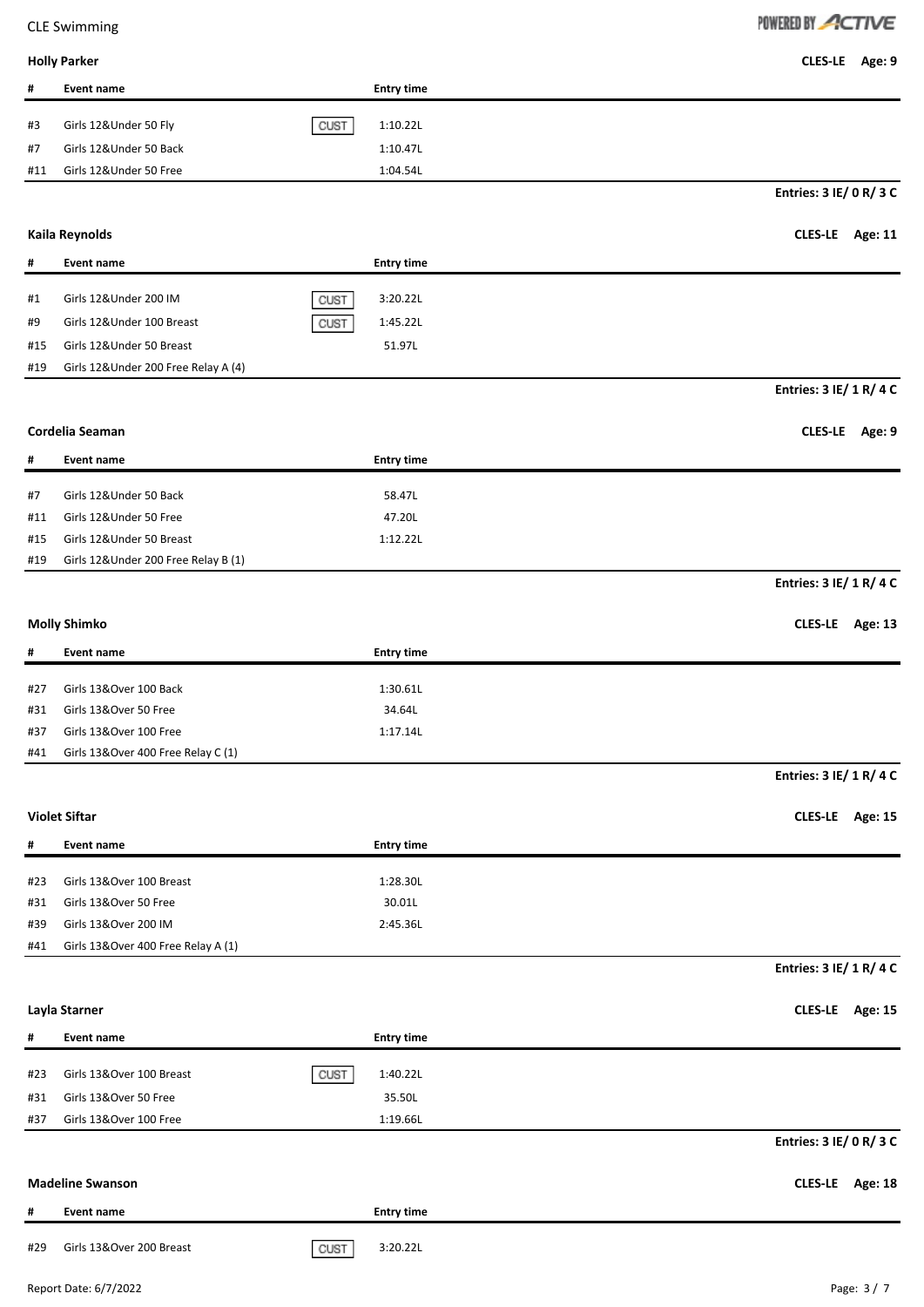| <b>CLE Swimming</b>                       |      |          |
|-------------------------------------------|------|----------|
| Girls 13&Over 50 Free<br>#31              | CUST | 33.22L   |
| Girls 13&Over 200 IM<br>#39               | CUST | 2:55.22L |
| Girls 13&Over 400 Free Relay B (2)<br>#41 |      |          |

POWERED BY ACTIVE

**Entries: 3 IE/ 1 R/ 4 C**

**Entries: 3 IE/ 1 R/ 4 C**

# **Rayna Swope CLES-LE Age: 17**

| #   | Event name                         |             | <b>Entry time</b> |
|-----|------------------------------------|-------------|-------------------|
| #25 | Girls 13&Over 200 Fly              | <b>CUST</b> | 2:55.22L          |
|     |                                    |             |                   |
| #35 | Girls 13&Over 200 Back             |             | 2:41.44L          |
| #39 | Girls 13&Over 200 IM               |             | 2:51.94L          |
| #41 | Girls 13&Over 400 Free Relay A (4) |             |                   |

### **Hazel Taylor CLES-LE Age: 10**

| #   | Event name                           | <b>Entry time</b> |
|-----|--------------------------------------|-------------------|
|     |                                      |                   |
| #5  | Girls 12&Under 100 Free              | 1:49.37L          |
| #7  | Girls 12&Under 50 Back               | 57.78L            |
| #11 | Girls 12&Under 50 Free               | 49.12L            |
| #19 | Girls 12& Under 200 Free Relay B (2) |                   |

### **Entries: 3 IE/ 1 R/ 4 C**

**Entries: 3 IE/ 1 R/ 4 C**

# **Amme Wilson CLES-LE Age: 12**

| #   | Event name                          | <b>Entry time</b> |
|-----|-------------------------------------|-------------------|
|     |                                     |                   |
| #3  | Girls 12&Under 50 Fly               | 56.65L            |
| #11 | Girls 12&Under 50 Free              | 38.94L            |
|     | #15 Girls 12&Under 50 Breast        | 58.85L            |
| #19 | Girls 12&Under 200 Free Relay A (1) |                   |

### **Emma Wilson CLES-LE Age: 13**

| #   | Event name                         | <b>Entry time</b> |
|-----|------------------------------------|-------------------|
|     |                                    |                   |
| #21 | Girls 13&Over 200 Free             | 3:07.01L          |
| #31 | Girls 13&Over 50 Free              | 33.67L            |
| #37 | Girls 13&Over 100 Free             | 1:15.94L          |
| #41 | Girls 13&Over 400 Free Relay C (4) |                   |

# **Entries: 3 IE/ 1 R/ 4 C**

**Alex Wolinsky CLES-LE Age: 17**

| #   | Event name                         |      | <b>Entry time</b> |
|-----|------------------------------------|------|-------------------|
|     |                                    |      |                   |
| #27 | Girls 13&Over 100 Back             |      | 1:39.06L          |
| #31 | Girls 13&Over 50 Free              |      | 34.62L            |
| #37 | Girls 13&Over 100 Free             | CUST | 1:17.00L          |
| #41 | Girls 13&Over 400 Free Relay B (3) |      |                   |

**Entries: 3 IE/ 1 R/ 4 C**

# **Jaxon Artman CLES-LE Age: 13 # Event name Entry time**

#28 Boys 13&Over 100 Back 1:30.22L

**Male**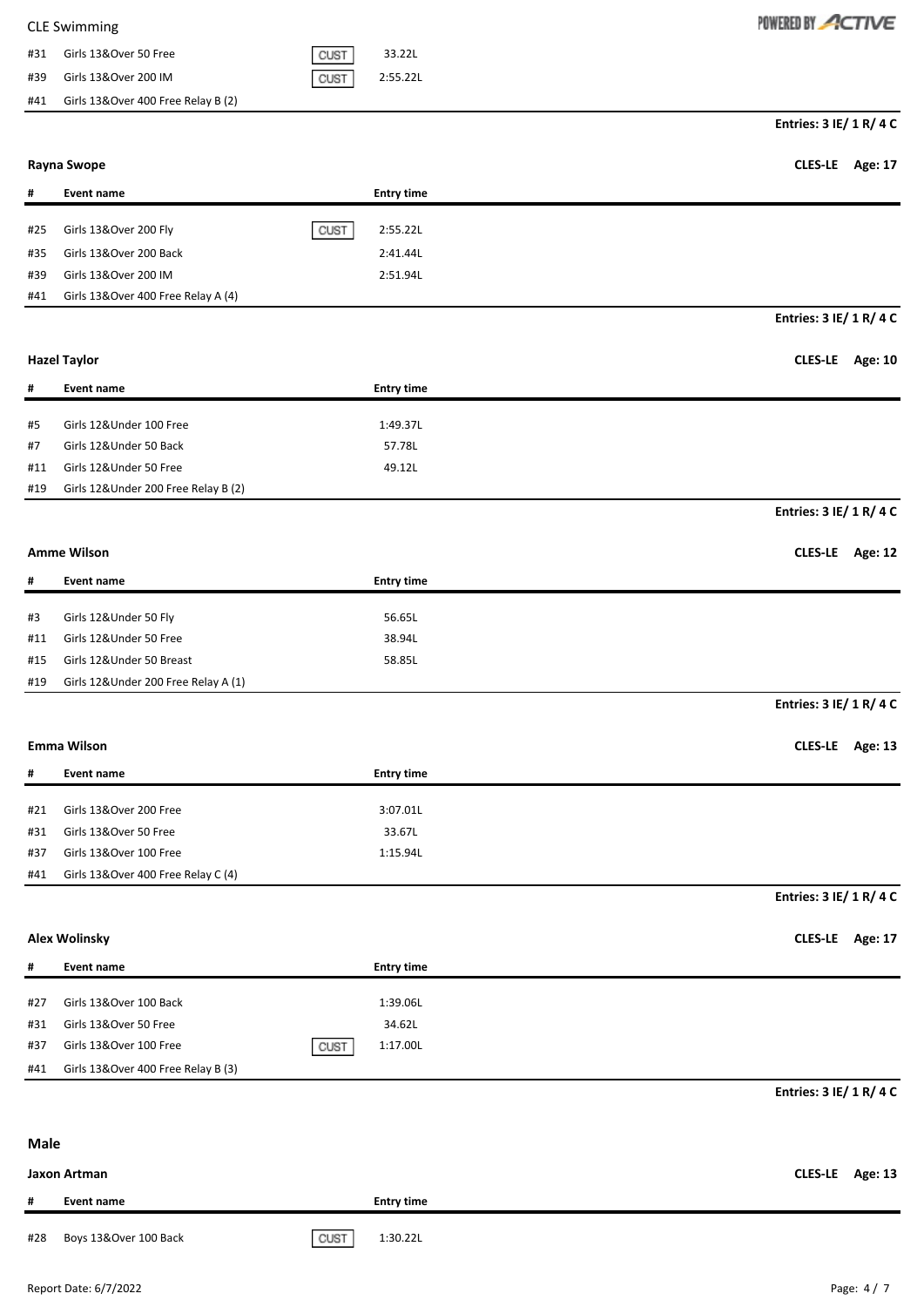|     | <b>CLE Swimming</b>               |                   | POWERED BY ACTIVE       |
|-----|-----------------------------------|-------------------|-------------------------|
| #32 | Boys 13&Over 50 Free              | 35.37L            |                         |
| #38 | Boys 13&Over 100 Free             | 1:19.46L          |                         |
|     |                                   |                   | Entries: 3 IE/ 0 R/ 3 C |
|     | <b>Gavin Bello</b>                |                   | CLES-LE Age: 14         |
| #   | <b>Event name</b>                 | <b>Entry time</b> |                         |
| #22 | Boys 13&Over 200 Free             | 2:51.72L          |                         |
| #32 | Boys 13&Over 50 Free              | 29.93L            |                         |
| #40 | Boys 13&Over 200 IM               | 3:00.22L<br>CUST  |                         |
| #42 | Boys 13&Over 400 Free Relay A (3) |                   |                         |
|     |                                   |                   | Entries: 3 IE/ 1 R/ 4 C |
|     | <b>Ethan Bonus</b>                |                   | CLES-LE Age: 16         |
| #   | <b>Event name</b>                 | <b>Entry time</b> |                         |
|     |                                   |                   |                         |
| #24 | Boys 13&Over 100 Breast           | CUST<br>1:35.22L  |                         |
| #32 | Boys 13&Over 50 Free              | CUST<br>36.22L    |                         |
| #42 | Boys 13&Over 400 Free Relay B (1) |                   |                         |
|     |                                   |                   | Entries: 2 IE/ 1 R/ 3 C |
|     | <b>Alex Ciuta</b>                 |                   | CLES-LE Age: 15         |
| #   | <b>Event name</b>                 | <b>Entry time</b> |                         |
| #32 | Boys 13&Over 50 Free              | 32.80L            |                         |
| #38 | Boys 13&Over 100 Free             | 1:12.22L<br>CUST  |                         |
| #40 | Boys 13&Over 200 IM               | CUST<br>3:10.22L  |                         |
| #42 | Boys 13&Over 400 Free Relay B (2) |                   |                         |
|     |                                   |                   | Entries: 3 IE/ 1 R/ 4 C |
|     |                                   |                   |                         |
|     | Jeremy Clayborn                   |                   | CLES-LE Age: 13         |
| #   | <b>Event name</b>                 | <b>Entry time</b> |                         |
| #28 | Boys 13&Over 100 Back             | CUST<br>1:40.22L  |                         |
| #32 | Boys 13&Over 50 Free              | 40.22L<br>CUST    |                         |
|     |                                   |                   | Entries: 2 IE/ 0 R/ 2 C |
|     | <b>Grayson Dicken</b>             |                   | CLES-LE Age: 12         |
| #   | <b>Event name</b>                 | <b>Entry time</b> |                         |
|     |                                   |                   |                         |
| #2  | Boys 12&Under 200 IM              | 3:30.22L<br>CUST  |                         |
| #6  | Boys 12&Under 100 Free            | 1:21.38L          |                         |
| #12 | Boys 12&Under 50 Free             | 35.49L            | Entries: 3 IE/ 0 R/ 3 C |
|     |                                   |                   |                         |
|     | <b>Braden Greer</b>               |                   | CLES-LE Age: 12         |
| #   | <b>Event name</b>                 | <b>Entry time</b> |                         |
| #2  | Boys 12&Under 200 IM              | 2:46.93L          |                         |
| #8  | Boys 12&Under 50 Back             | 35.45L            |                         |
| #12 | Boys 12&Under 50 Free             | 31.76L            |                         |

**Entries: 3 IE/ 0 R/ 3 C**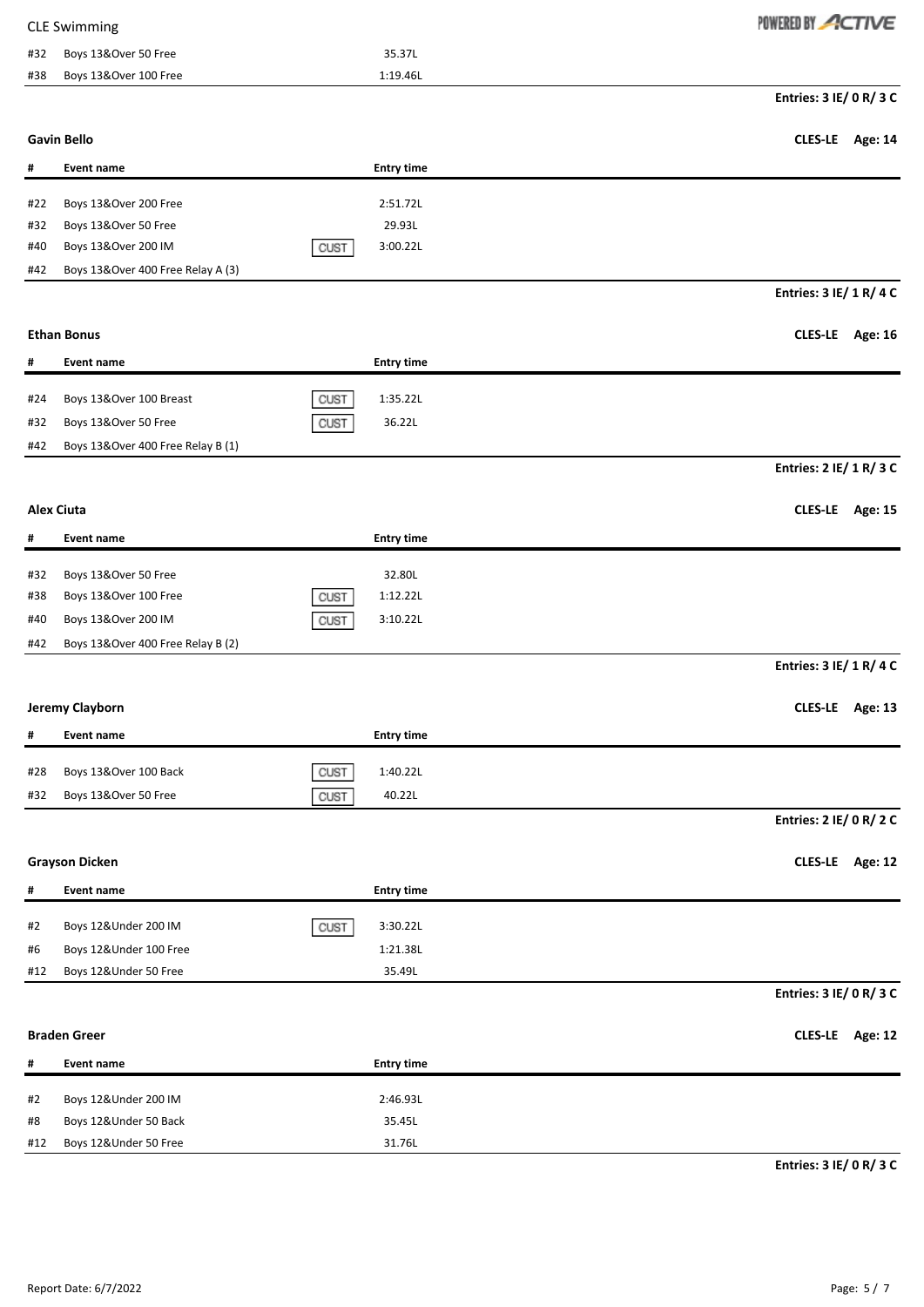# POWERED BY ACTIVE

| <b>Brady Link</b> | CLES-LE Age: 16 |
|-------------------|-----------------|
|                   |                 |

| #   | Event name                        | <b>Entry time</b> |
|-----|-----------------------------------|-------------------|
|     |                                   |                   |
| #22 | Boys 13&Over 200 Free             | 2:13.35L          |
| #28 | Boys 13&Over 100 Back             | 1:04.05L          |
| #34 | Boys 13&Over 100 Fly              | 1:10.89L          |
| #42 | Boys 13&Over 400 Free Relay A (1) |                   |
|     |                                   |                   |

**Entries: 3 IE/ 1 R/ 4 C**

# **Thomas Lipowski CLES-LE Age: 14**

| #   | Event name                        |      | <b>Entry time</b> |
|-----|-----------------------------------|------|-------------------|
| #24 | Boys 13&Over 100 Breast           | CUST | 1:30.22L          |
| #30 | Boys 13&Over 200 Breast           | CUST | 3:20.22L          |
| #32 | Boys 13&Over 50 Free              | CUST | 31.22L            |
| #42 | Boys 13&Over 400 Free Relay B (3) |      |                   |

# **Entries: 3 IE/ 1 R/ 4 C**

**Dominic Morana CLES-LE Age: 13**

| #   | Event name                        |      | <b>Entry time</b> |
|-----|-----------------------------------|------|-------------------|
| #34 | Boys 13&Over 100 Fly              | CUST | 1:30.22L          |
| #36 | Boys 13&Over 200 Back             | CUST | 3:20.22L          |
| #38 | Boys 13&Over 100 Free             |      | 1:07.52L          |
| #42 | Boys 13&Over 400 Free Relay A (2) |      |                   |

# **Entries: 3 IE/ 1 R/ 4 C**

| <b>Tyler Price</b> |                       |      | CLES-LE Age: 13   |  |  |
|--------------------|-----------------------|------|-------------------|--|--|
| #                  | Event name            |      | <b>Entry time</b> |  |  |
| #34                | Boys 13&Over 100 Fly  | CUST | 1:45.22L          |  |  |
| #38                | Boys 13&Over 100 Free |      | 1:22.58L          |  |  |
| #40                | Boys 13&Over 200 IM   | CUST | 3:30.22L          |  |  |

# **Entries: 3 IE/ 0 R/ 3 C**

# **Brock Stantz CLES-LE Age: 13**

| #   | Event name                  |             | <b>Entry time</b> |
|-----|-----------------------------|-------------|-------------------|
|     |                             |             |                   |
|     | #24 Boys 13&Over 100 Breast |             | 1:49.56L          |
| #32 | Boys 13&Over 50 Free        |             | 34.57L            |
| #38 | Boys 13&Over 100 Free       | <b>CUST</b> | 1:15.22L          |

# **Entries: 3 IE/ 0 R/ 3 C**

# **Jackson Stump CLES-LE Age: 16**

| #   | Event name                        | <b>Entry time</b> |
|-----|-----------------------------------|-------------------|
|     |                                   |                   |
| #22 | Boys 13&Over 200 Free             | 2:07.31L          |
| #34 | Boys 13&Over 100 Fly              | 1:03.37L          |
| #38 | Boys 13&Over 100 Free             | 56.61L            |
| #42 | Boys 13&Over 400 Free Relay A (4) |                   |

**Entries: 3 IE/ 1 R/ 4 C**